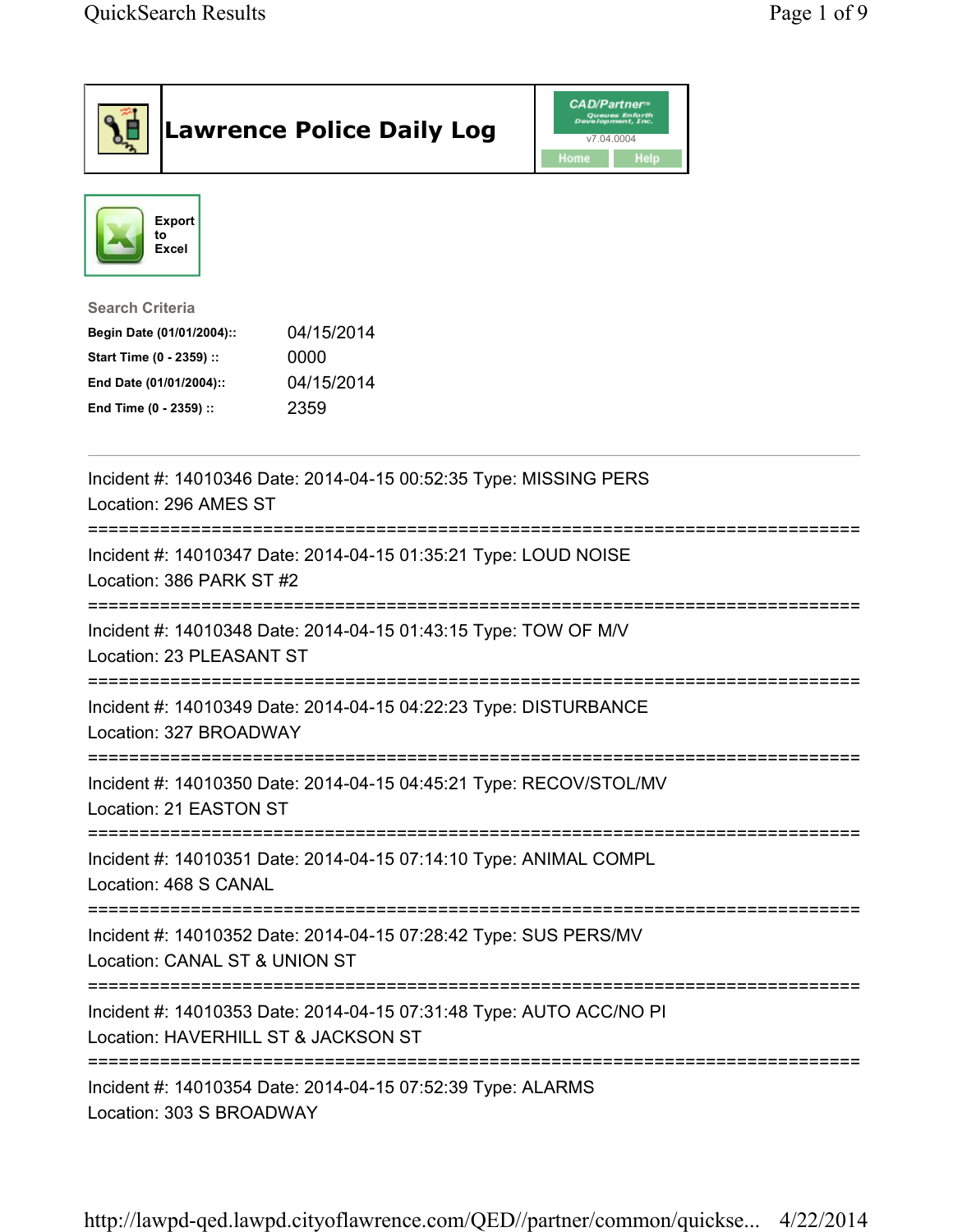=========================================================================== Incident #: 14010355 Date: 2014-04-15 07:57:09 Type: MAL DAMAGE Location: 195 LOWELL ST =========================================================================== Incident #: 14010356 Date: 2014-04-15 08:14:27 Type: ALARMS Location: DECINA BEAUTY SUPPLY / 4 HAMPSHIRE ST =========================================================================== Incident #: 14010357 Date: 2014-04-15 08:24:21 Type: DISTURBANCE Location: 28 HAWLEY ST =========================================================================== Incident #: 14010358 Date: 2014-04-15 08:41:09 Type: STOL/MV/PAS Location: 147 NEWBURY ST =========================================================================== Incident #: 14010359 Date: 2014-04-15 08:48:57 Type: ALARMS Location: 1055 ESSEX ST =========================================================================== Incident #: 14010360 Date: 2014-04-15 09:09:19 Type: A&B PAST Location: FROST SCHOOL / 33 HAMLET ST =========================================================================== Incident #: 14010361 Date: 2014-04-15 09:41:52 Type: M/V STOP Location: MCDONALDS / 50 BROADWAY =========================================================================== Incident #: 14010362 Date: 2014-04-15 09:50:09 Type: SEX OFF. PAST Location: 99 AMESBURY ST =========================================================================== Incident #: 14010363 Date: 2014-04-15 09:55:43 Type: DRUG VIO Location: 70 N PARISH RD =========================================================================== Incident #: 14010364 Date: 2014-04-15 10:12:49 Type: TOW/REPOSSED Location: 175 ANDOVER ST =========================================================================== Incident #: 14010365 Date: 2014-04-15 10:15:21 Type: ANIMAL COMPL Location: 52 MYRTLE ST FL 3RD =========================================================================== Incident #: 14010366 Date: 2014-04-15 10:24:14 Type: MEDIC SUPPORT Location: 6 FAIRMONT ST #1 =========================================================================== Incident #: 14010368 Date: 2014-04-15 10:46:55 Type: SUS PERS/MV Location: 1 JASPER ST =========================================================================== Incident #: 14010367 Date: 2014-04-15 10:47:12 Type: BUILDING CHK Location: 44 UNION CT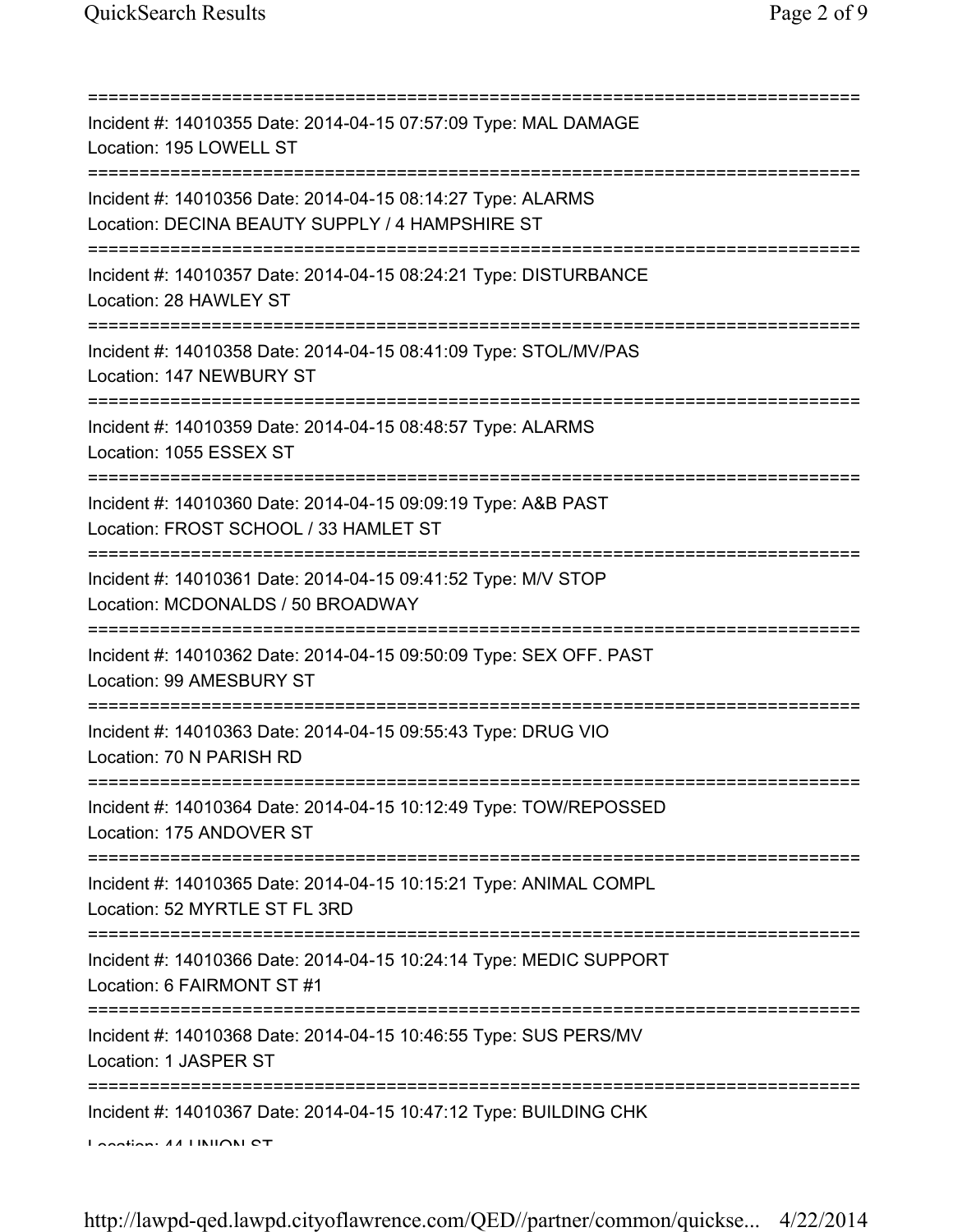=========================================================================== Incident #: 14010369 Date: 2014-04-15 11:04:59 Type: ANIMAL COMPL Location: 50 ISLAND ST =========================================================================== Incident #: 14010370 Date: 2014-04-15 11:10:09 Type: ARREST Location: BENNINGTON ST & ERVING AV =========================================================================== Incident #: 14010371 Date: 2014-04-15 11:27:27 Type: B&E/PAST Location: 45 EXCHANGE ST =========================================================================== Incident #: 14010372 Date: 2014-04-15 11:29:49 Type: BUILDING CHK Location: ROLLINS SCHOOL / 451 HOWARD ST =========================================================================== Incident #: 14010373 Date: 2014-04-15 11:40:49 Type: M/V STOP Location: 32 LAWRENCE ST =========================================================================== Incident #: 14010374 Date: 2014-04-15 11:49:08 Type: M/V STOP Location: AUBURN ST & CROSS ST =========================================================================== Incident #: 14010375 Date: 2014-04-15 12:09:09 Type: INVESTIGATION Location: 1 TREMONT ST =========================================================================== Incident #: 14010376 Date: 2014-04-15 12:10:30 Type: AUTO ACC/NO PI Location: 18 FRANKLIN ST =========================================================================== Incident #: 14010377 Date: 2014-04-15 12:11:45 Type: 209A/SERVE Location: 93 AMES ST =========================================================================== Incident #: 14010378 Date: 2014-04-15 12:20:20 Type: TOW OF M/V Location: 284 ESSEX ST =========================================================================== Incident #: 14010379 Date: 2014-04-15 12:21:04 Type: TOW OF M/V Location: FRANKLIN ST & METHUEN ST =========================================================================== Incident #: 14010380 Date: 2014-04-15 12:30:07 Type: TOW OF M/V Location: 263 JACKSON ST =========================================================================== Incident #: 14010381 Date: 2014-04-15 12:40:11 Type: ARREST Location: HAVERHILL ST =========================================================================== Incident #: 14010382 Date: 2014-04-15 12:42:59 Type: M/V STOP Location: CENTRAL BRIDGE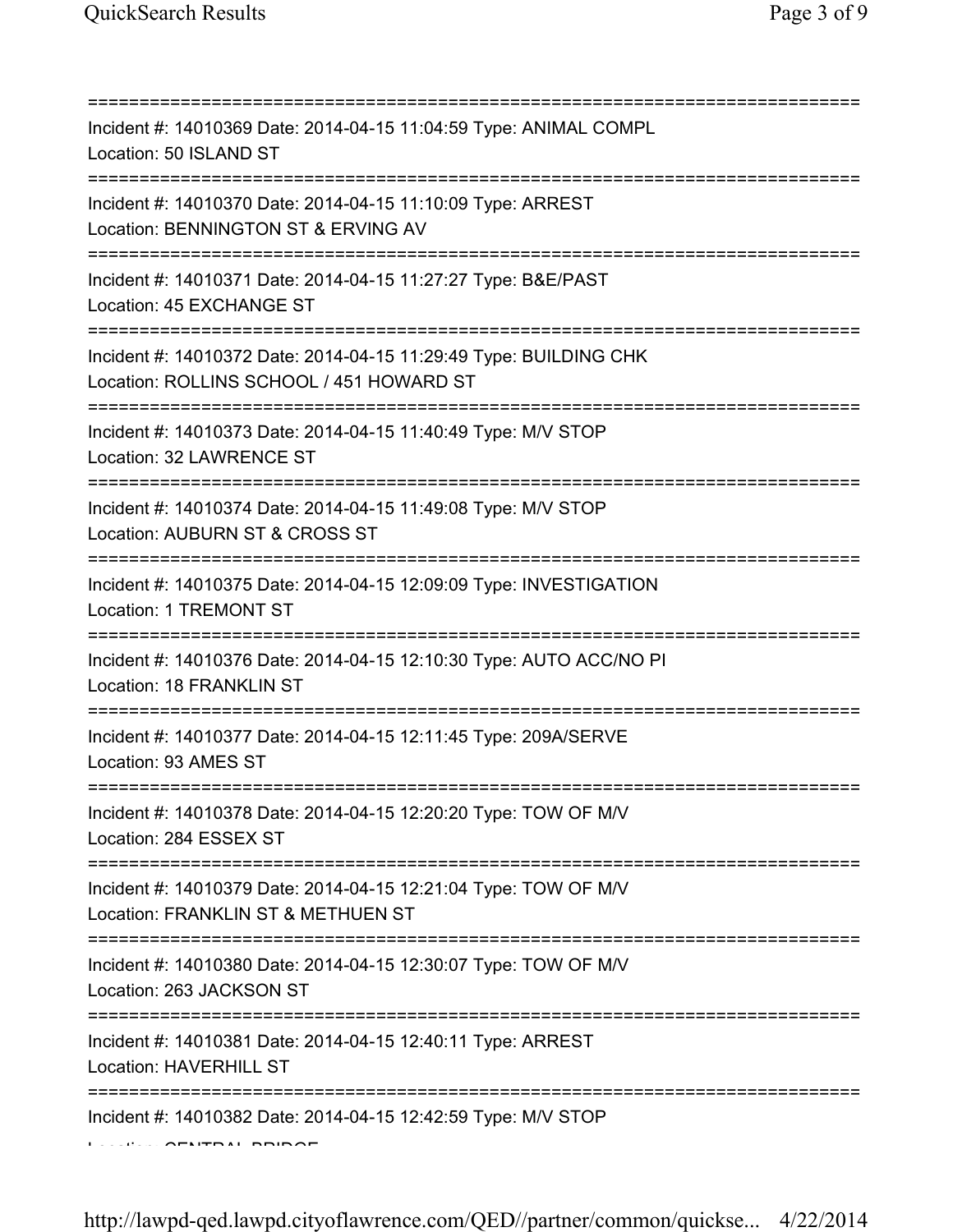=========================================================================== Incident #: 14010384 Date: 2014-04-15 12:49:44 Type: CONFIS PROP Location: 70 N PARISH RD =========================================================================== Incident #: 14010383 Date: 2014-04-15 12:51:49 Type: ARREST Location: LAWRENCE ST & MYRTLE =========================================================================== Incident #: 14010385 Date: 2014-04-15 13:30:10 Type: MAL DAMAGE Location: 25 CRESCENT ST =========================================================================== Incident #: 14010386 Date: 2014-04-15 13:38:19 Type: INVESTIGATION Location: 64 MANCHESTER ST #8 =========================================================================== Incident #: 14010387 Date: 2014-04-15 13:39:03 Type: INVESTIGATION Location: 90 LOWELL ST =========================================================================== Incident #: 14010388 Date: 2014-04-15 13:53:42 Type: GENERAL SERV Location: BUSWELL ST & KNOX ST =========================================================================== Incident #: 14010389 Date: 2014-04-15 14:08:26 Type: DOMESTIC/PROG Location: 120 BOWDOIN ST FL 1ST =========================================================================== Incident #: 14010390 Date: 2014-04-15 14:11:45 Type: MEDIC SUPPORT Location: 383 HAVERHILL ST FL 3 =========================================================================== Incident #: 14010391 Date: 2014-04-15 14:13:01 Type: AUTO ACC/NO PI Location: REGISTRY OF MOTOR VEHICLES / 73 WINTHROP AV =========================================================================== Incident #: 14010392 Date: 2014-04-15 14:16:21 Type: B&E/MV/PAST Location: 203 HAVERHILL ST =========================================================================== Incident #: 14010393 Date: 2014-04-15 14:20:43 Type: UNKNOWN PROB Location: 94 BRADFORD ST =========================================================================== Incident #: 14010394 Date: 2014-04-15 14:40:50 Type: DOMESTIC/PROG Location: 7 BROOKFIELD ST =========================================================================== Incident #: 14010395 Date: 2014-04-15 14:41:19 Type: ARREST Location: FULTON ST & HAVERHILL ST =========================================================================== Incident #: 14010396 Date: 2014-04-15 14:44:04 Type: FIGHT Location: 1 GENERAL ST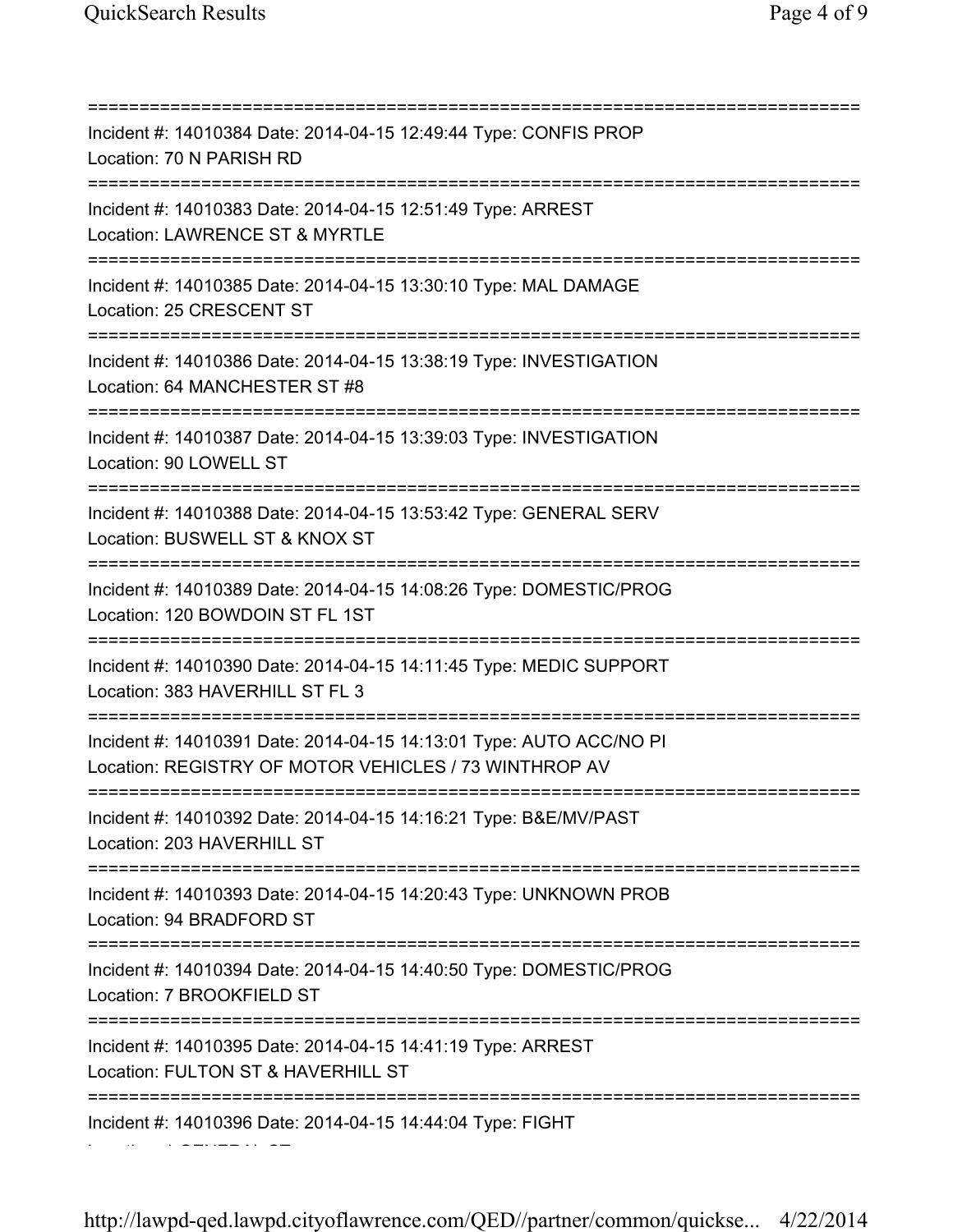=========================================================================== Incident #: 14010397 Date: 2014-04-15 14:55:30 Type: ALARM/HOLD Location: 18 WARWICK ST =========================================================================== Incident #: 14010398 Date: 2014-04-15 15:07:10 Type: AUTO ACC/NO PI Location: 150 WINTHROP AV =========================================================================== Incident #: 14010399 Date: 2014-04-15 15:15:04 Type: AUTO ACC/NO PI Location: HAVERHILL ST & RAILROAD ST =========================================================================== Incident #: 14010400 Date: 2014-04-15 15:17:23 Type: ALARM/BURG Location: FIREHOUSE / 112 BAILEY ST =========================================================================== Incident #: 14010401 Date: 2014-04-15 15:30:04 Type: B&E/MV/PAST Location: 48 HOLLY ST =========================================================================== Incident #: 14010402 Date: 2014-04-15 15:31:12 Type: WIRE DOWN Location: 191 SARATOGA ST =========================================================================== Incident #: 14010403 Date: 2014-04-15 15:32:53 Type: SHOPLIFTING Location: RADIO SHACK / 67 WINTHROP AV =========================================================================== Incident #: 14010404 Date: 2014-04-15 15:41:59 Type: ARREST Location: TENNEY ST =========================================================================== Incident #: 14010405 Date: 2014-04-15 15:54:10 Type: WARRANT SERVE Location: 184 ABBOTT ST #1 =========================================================================== Incident #: 14010406 Date: 2014-04-15 15:55:44 Type: INVESTIGATION Location: 1 GENERAL ST =========================================================================== Incident #: 14010407 Date: 2014-04-15 16:00:00 Type: AUTO ACC/UNK PI Location: 805 ESSEX ST =========================================================================== Incident #: 14010408 Date: 2014-04-15 16:18:37 Type: CARJACKING Location: LAWRENCE SENIOR CENTER / 155 HAVERHILL ST =========================================================================== Incident #: 14010409 Date: 2014-04-15 16:39:52 Type: THREATS Location: 63 FERRY ST FL 1ST =========================================================================== Incident #: 14010410 Date: 2014-04-15 16:47:56 Type: LOCKOUT

http://lawpd-qed.lawpd.cityoflawrence.com/QED//partner/common/quickse... 4/22/2014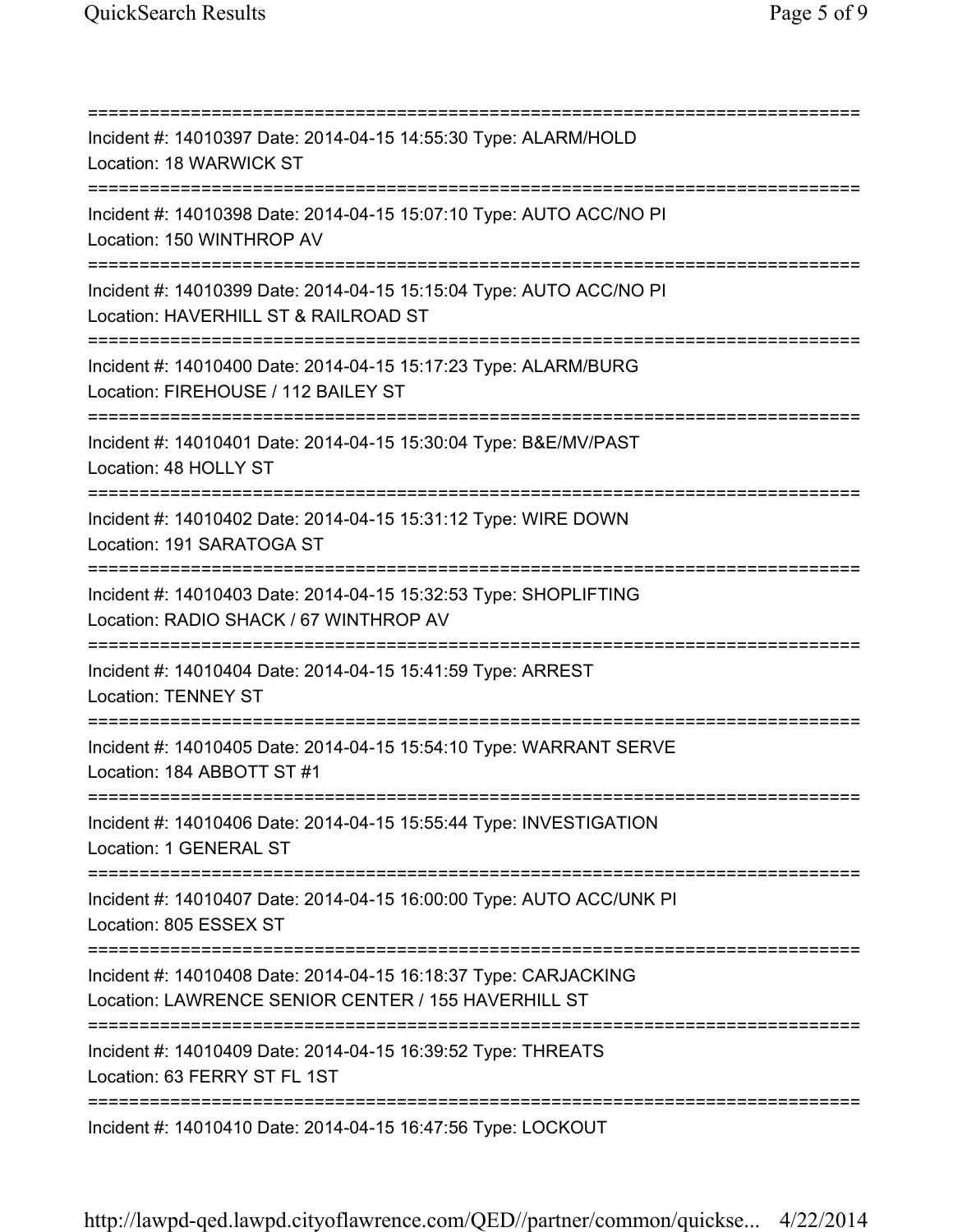=========================================================================== Incident #: 14010412 Date: 2014-04-15 16:48:56 Type: CK WELL BEING Location: 45 BROADWAY =========================================================================== Incident #: 14010411 Date: 2014-04-15 16:49:37 Type: SUICIDE ATTEMPT Location: 104 NEWBURY ST #3 =========================================================================== Incident #: 14010413 Date: 2014-04-15 17:04:11 Type: SPECIAL CHECK Location: ALLSTON ST & DALE ST =========================================================================== Incident #: 14010414 Date: 2014-04-15 17:26:16 Type: A&B PAST Location: 149 LAWRENCE ST =========================================================================== Incident #: 14010415 Date: 2014-04-15 17:33:37 Type: MV/BLOCKING Location: 15 WASHINGTON ST =========================================================================== Incident #: 14010416 Date: 2014-04-15 17:38:17 Type: GENERAL SERV Location: 144 NEWBURY ST FL 3 =========================================================================== Incident #: 14010417 Date: 2014-04-15 17:43:43 Type: KEEP PEACE Location: 109 GARDEN ST =========================================================================== Incident #: 14010418 Date: 2014-04-15 17:44:36 Type: SUS PERS/MV Location: FOXCROFT ST & GORHAM ST =========================================================================== Incident #: 14010420 Date: 2014-04-15 17:57:35 Type: CK WELL BEING Location: 3 TUDOR AV =========================================================================== Incident #: 14010419 Date: 2014-04-15 17:57:36 Type: ALARM/BURG Location: 37 CENTRE ST =========================================================================== Incident #: 14010421 Date: 2014-04-15 18:08:28 Type: RECOV/STOL/MV Location: 47 EUTAW ST =========================================================================== Incident #: 14010422 Date: 2014-04-15 18:26:47 Type: SUS PERS/MV Location: 16 LEEDS TER =========================================================================== Incident #: 14010423 Date: 2014-04-15 18:32:02 Type: NOTIFICATION Location: 138 EXCHANGE ST =========================================================================== Incident #: 14010424 Date: 2014-04-15 18:35:08 Type: B&E FOLLOW UP

http://lawpd-qed.lawpd.cityoflawrence.com/QED//partner/common/quickse... 4/22/2014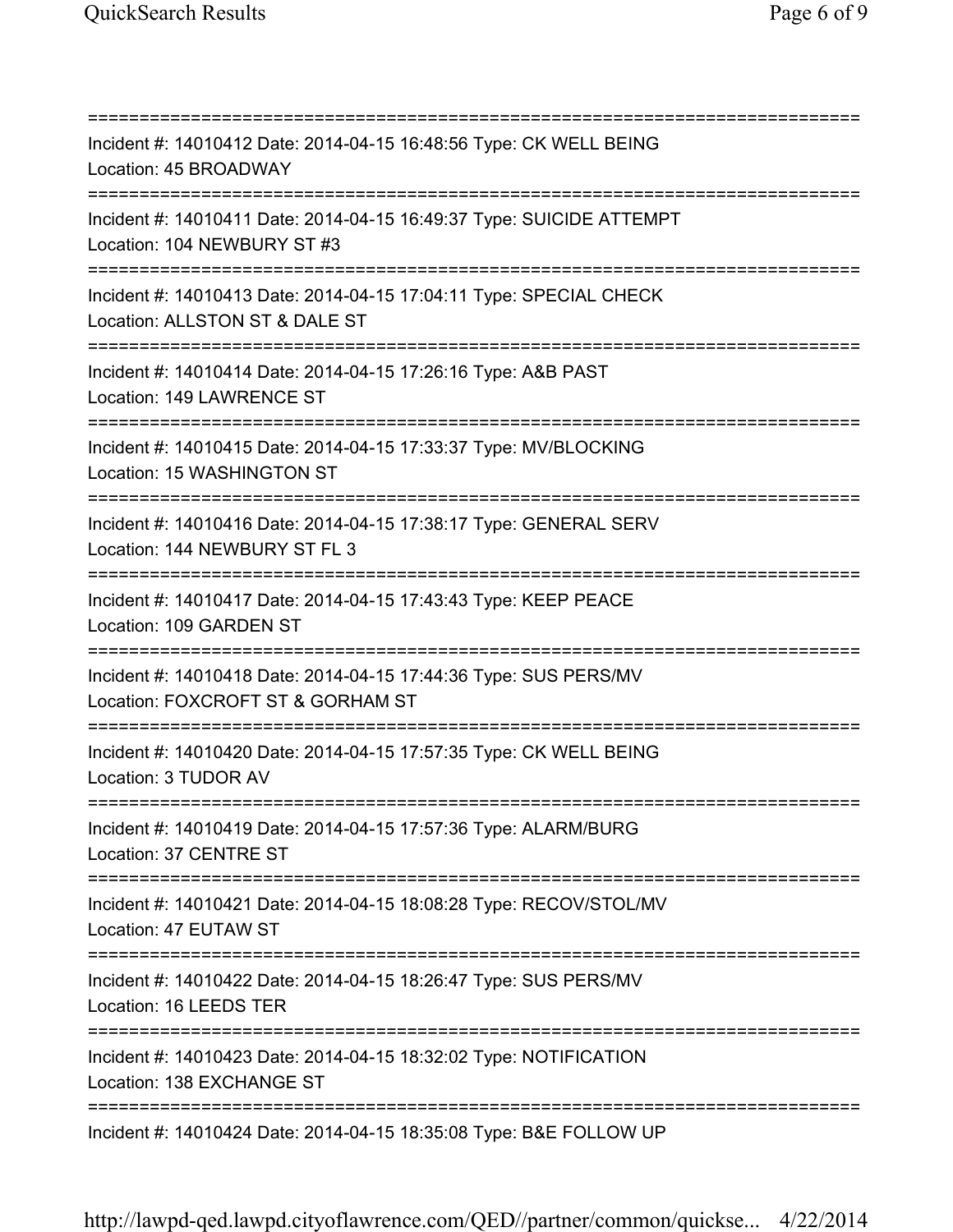Location: 2 MUSEUM SQ #802 =========================================================================== Incident #: 14010425 Date: 2014-04-15 18:36:13 Type: STOL/MV/PAS Location: HAVERHILL ST & JACKSON ST =========================================================================== Incident #: 14010426 Date: 2014-04-15 18:40:12 Type: LARCENY/PAST Location: RELIEF'S IN / 1 MARKET ST =========================================================================== Incident #: 14010427 Date: 2014-04-15 18:56:54 Type: B&E FOLLOW UP Location: 35 GROTON ST FL 1ST =========================================================================== Incident #: 14010428 Date: 2014-04-15 19:09:19 Type: SHOTS FIRED Location: BEACON ST =========================================================================== Incident #: 14010429 Date: 2014-04-15 19:15:51 Type: ARREST Location: 379 HAVERHILL ST =========================================================================== Incident #: 14010430 Date: 2014-04-15 19:44:42 Type: WIRE DOWN Location: 4 WOODLAND ST =========================================================================== Incident #: 14010431 Date: 2014-04-15 19:53:00 Type: KEEP PEACE Location: 43 SPRINGFIELD ST =========================================================================== Incident #: 14010432 Date: 2014-04-15 20:03:02 Type: INVESTIGATION Location: 58 BOWDOIN ST =========================================================================== Incident #: 14010433 Date: 2014-04-15 20:14:27 Type: B&E/MV/PAST Location: 34 HAVERHILL ST =========================================================================== Incident #: 14010434 Date: 2014-04-15 20:16:22 Type: DISTURBANCE Location: 377 HAMPSHIRE ST FL 3 =========================================================================== Incident #: 14010435 Date: 2014-04-15 20:29:07 Type: DOMESTIC/PAST Location: 78 EXCHANGE ST =========================================================================== Incident #: 14010436 Date: 2014-04-15 20:31:54 Type: DISTURBANCE Location: FARLEY ST & S BROADWAY =========================================================================== Incident #: 14010437 Date: 2014-04-15 21:07:51 Type: ARREST Location: ALLEN ST & GENERAL ST =========================================================================== Incident #: 14010438 Date: 2014 04 15 21:11:34 Type: CK WELL BEING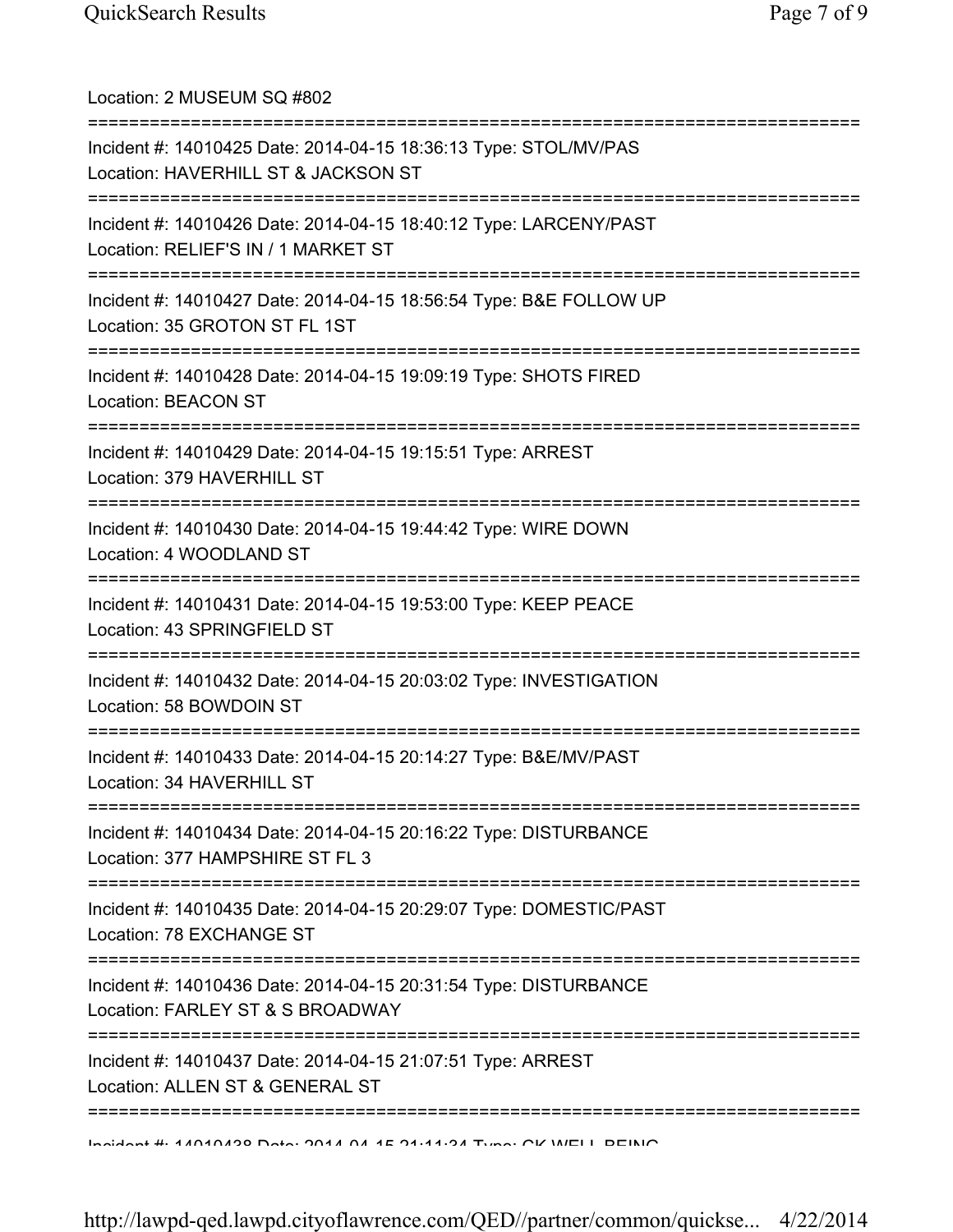| Location: 65 UNION ST #106                                                                                                                    |
|-----------------------------------------------------------------------------------------------------------------------------------------------|
| Incident #: 14010439 Date: 2014-04-15 21:12:06 Type: 209A/SERVE<br>Location: 156 ARLINGTON ST FL 3                                            |
| Incident #: 14010440 Date: 2014-04-15 21:33:21 Type: UNKNOWN PROB<br>Location: MYRTLE ST & SPRUCE ST<br>===================================== |
| Incident #: 14010441 Date: 2014-04-15 21:41:20 Type: ARREST<br>Location: 31 JACKSON ST #4<br>.-------------------------------                 |
| Incident #: 14010442 Date: 2014-04-15 21:45:12 Type: NOISE ORD<br>Location: 24 ROBINSON CT FL 1                                               |
| -----------------------------------<br>Incident #: 14010443 Date: 2014-04-15 22:03:30 Type: ARREST<br>Location: 316 ESSEX ST                  |
| .============================<br>Incident #: 14010444 Date: 2014-04-15 22:48:14 Type: AUTO ACC/PI<br>Location: BROADWAY & DAISY ST            |
| Incident #: 14010445 Date: 2014-04-15 22:51:52 Type: TRESPASSING<br>Location: 45 BROADWAY                                                     |
| Incident #: 14010446 Date: 2014-04-15 22:57:50 Type: ROBBERY PAST<br>Location: 14 TEMPLE ST                                                   |
| Incident #: 14010447 Date: 2014-04-15 23:04:27 Type: HOME INVASION<br>Location: 83 OREGON AV                                                  |
| Incident #: 14010448 Date: 2014-04-15 23:06:37 Type: ROBBERY ARMED<br>Location: 53 BENNINGTON ST                                              |
| Incident #: 14010449 Date: 2014-04-15 23:37:37 Type: B&E/PAST<br>Location: 202 BAILEY ST #B                                                   |
| Incident #: 14010450 Date: 2014-04-15 23:50:59 Type: ALARMS<br>Location: 200 COMMON ST                                                        |
|                                                                                                                                               |

315 record(s)

{ call presslog("2014-04-15","0000","2014-04-15","2359") }